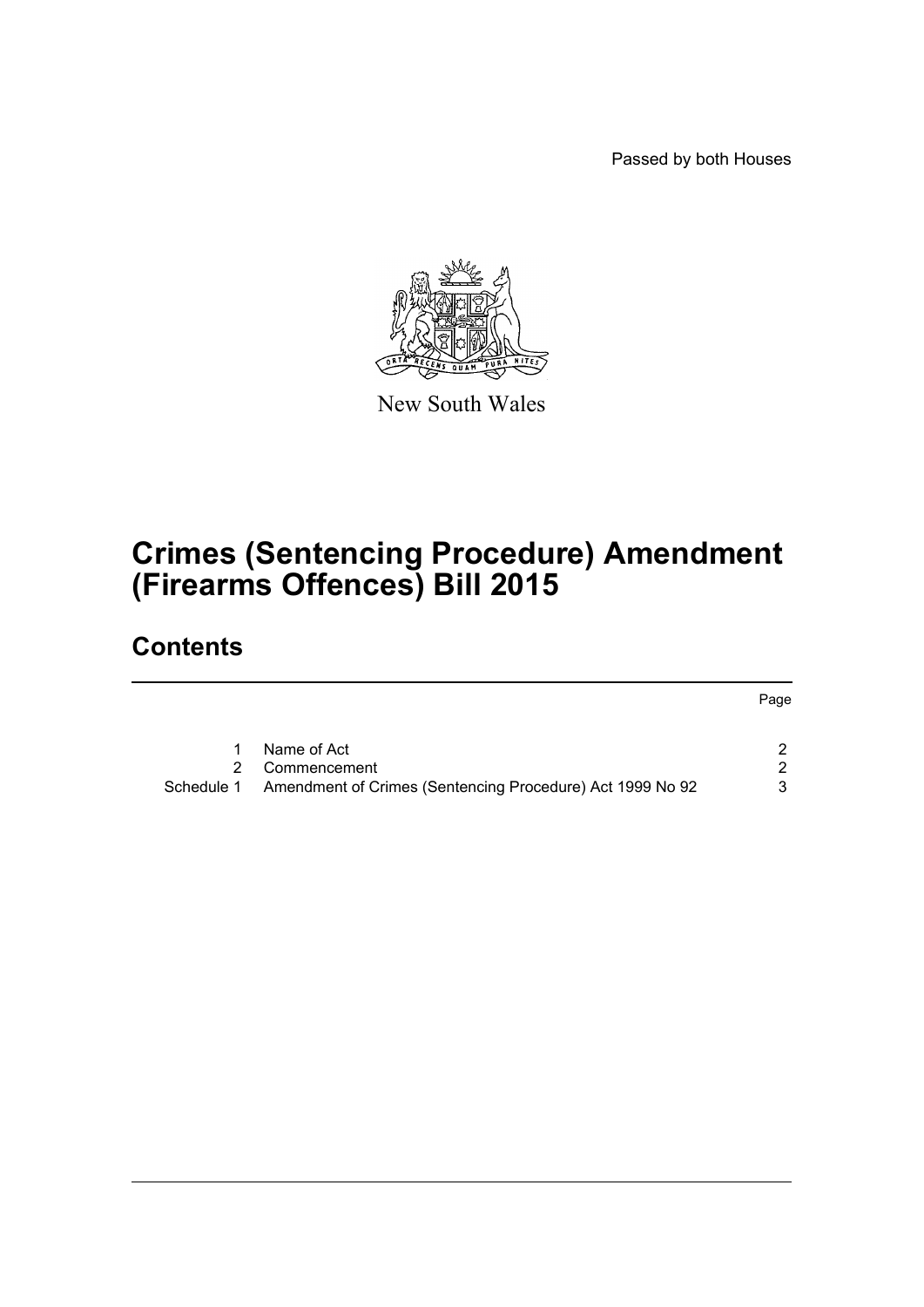*I certify that this public bill, which originated in the Legislative Assembly, has finally passed the Legislative Council and the Legislative Assembly of New South Wales.*

> *Clerk of the Legislative Assembly. Legislative Assembly, Sydney,* , 2015



New South Wales

# **Crimes (Sentencing Procedure) Amendment (Firearms Offences) Bill 2015**

Act No , 2015

An Act to amend the *Crimes (Sentencing Procedure) Act 1999* to make further provision with respect to standard non-parole periods for firearm and prohibited weapon offences.

*I have examined this bill and find it to correspond in all respects with the bill as finally passed by both Houses.*

*Assistant Speaker of the Legislative Assembly.*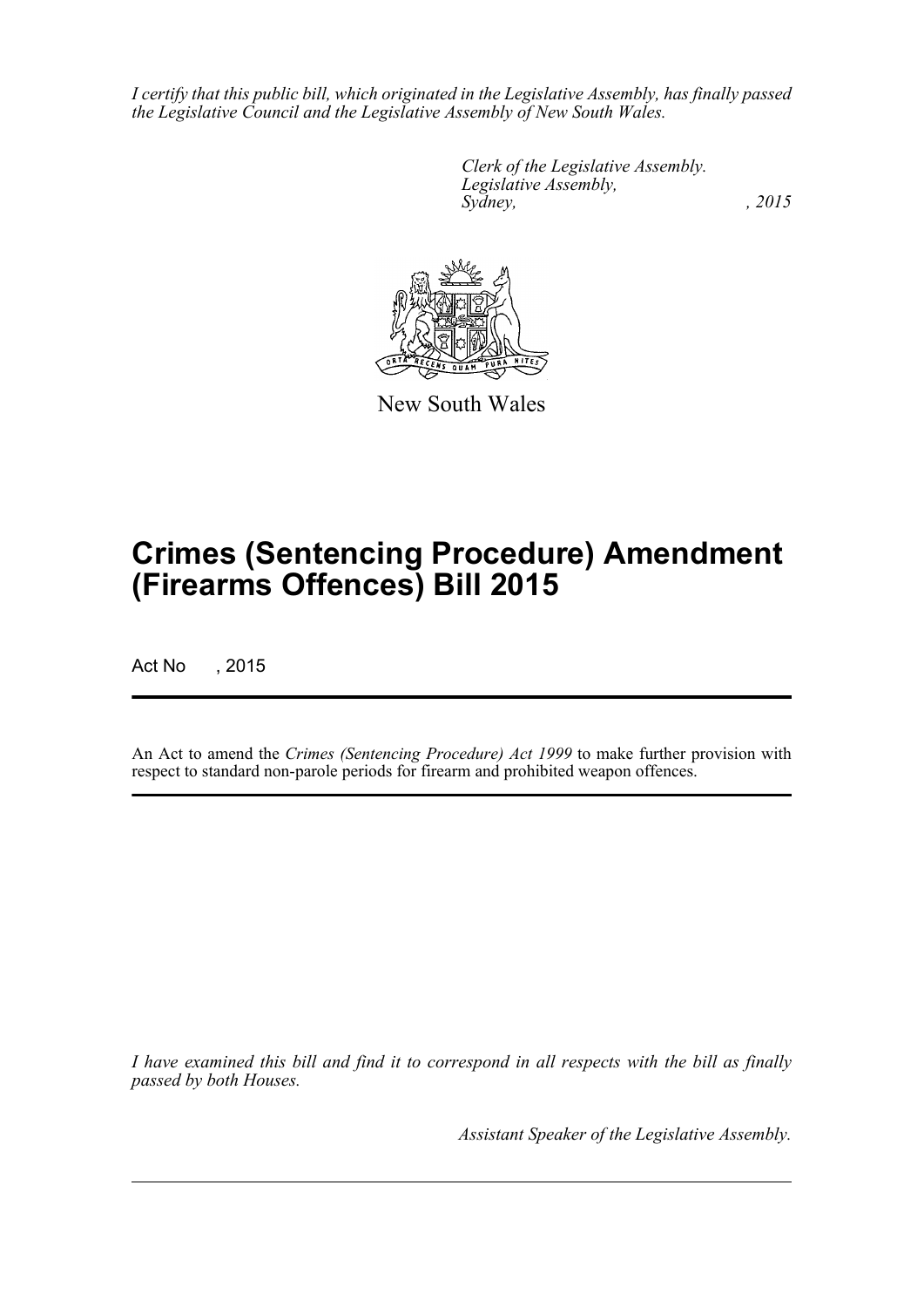## <span id="page-2-0"></span>**The Legislature of New South Wales enacts:**

#### **1 Name of Act**

This Act is the *Crimes (Sentencing Procedure) Amendment (Firearms Offences) Act 2015*.

## <span id="page-2-1"></span>**2 Commencement**

This Act commences on the date of assent to this Act.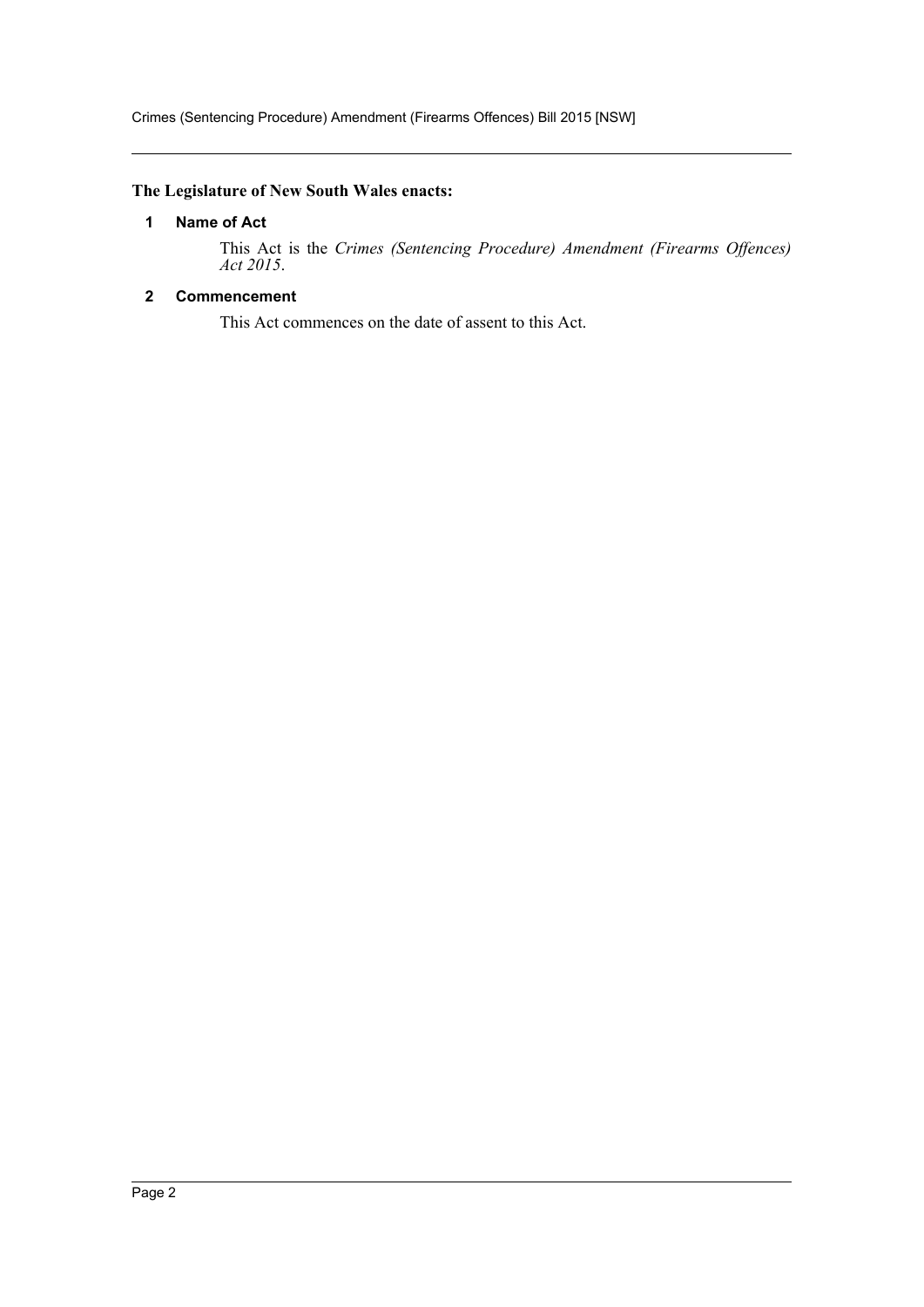# <span id="page-3-0"></span>**Schedule 1 Amendment of Crimes (Sentencing Procedure) Act 1999 No 92**

## **[1] Part 4, Division 1A, Table**

Insert after item 4:

- 4AA Section 33A (1) of the *Crimes Act 1900* (discharging a firearm with intent to cause grievous bodily harm) 9 years
- 4AB Section 33A (2) of the *Crimes Act 1900* (discharging a firearm with intent to resist arrest or detention) 9 years

#### **[2] Part 4, Division 1A, Table**

Insert before item 11:

- 10N Section 93GA (1) of the *Crimes Act 1900* (fire a firearm at a dwelling-house or 5 years other building with reckless disregard for the safety of any person)
- 10O Section 93GA (1A) of the *Crimes Act 1900* (fire a firearm, during a public disorder, at a dwelling-house or other building with reckless disregard for the safety of any person) 6 years
- 10P Section 93GA (1B) of the *Crimes Act 1900* (fire a firearm, in the course of an 6 years organised criminal activity, at a dwelling-house or other building with reckless disregard for the safety of any person)

### **[3] Part 4, Division 1A, Table**

Omit "3 years" from item 20 (relating to unauthorised possession or use of firearms). Insert instead "4 years".

#### **[4] Part 4, Division 1A, Table**

Omit "3 years" from item 24 (relating to unauthorised possession or use of prohibited weapon).

Insert instead "5 years".